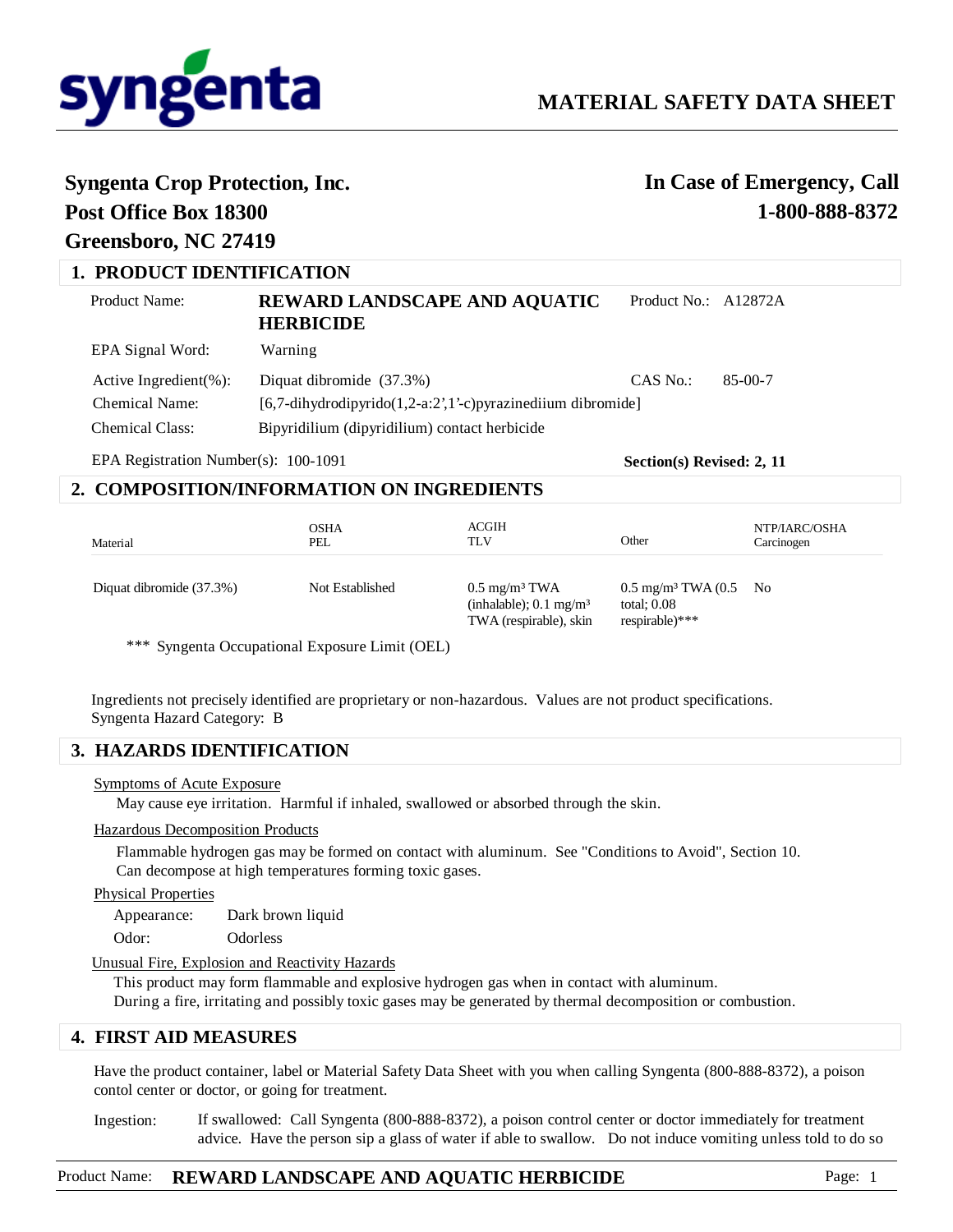after calling 800-888-8372 or by a poison control center or doctor. Do not give anything by mouth to an unconscious person.

- If in eyes: Hold eye open and rinse slowly and gently with water for 15-20 minutes. Remove contact lenses, if present, after 5 minutes, then continue rinsing eye. Call Syngenta (800-888-8372), a poison control center or doctor for treatment advice. Eye Contact:
- If on skin or clothing: Take off contaminated clothing. Rinse skin immediately with plenty of water for 15- 20 minutes. Call Syngenta (800-888-8372), a poison control center or doctor for treatment advice. Skin Contact:
- If inhaled: Move person to fresh air. If person is not breathing, call 911 or an ambulance, then give artificial respiration, preferably mouth-to-mouth if possible. Call Syngenta (800-888-8372), a poison control center or doctor for further treatment advice. Inhalation:

#### Notes to Physician

To be effective, treatment for ingestion of the product must begin IMMEDIATELY. Treatment consists of binding the active ingredient, diquat, in the gut with suspensions of activated charcoal or bentonite clay, administration of cathartics to enhance elimination and removal of diquat from the blood by charcoal hemoperfusion or continuous hemodialysis.

#### Medical Condition Likely to be Aggravated by Exposure

None known.

# **5. FIRE FIGHTING MEASURES**

### Fire and Explosion

| Flash Point (Test Method):       | Not Applicable          |                         |
|----------------------------------|-------------------------|-------------------------|
| Flammable Limits (% in Air):     | Lower: % Not Applicable | Upper: % Not Applicable |
| <b>Autoignition Temperature:</b> | Not Applicable          |                         |
| Flammability:                    | Not Applicable          |                         |

### Unusual Fire, Explosion and Reactivity Hazards

This product may form flammable and explosive hydrogen gas when in contact with aluminum. During a fire, irritating and possibly toxic gases may be generated by thermal decomposition or combustion.

#### In Case of Fire

Use dry chemical, foam or CO2 extinguishing media. Wear full protective clothing and self-contained breathing apparatus. Evacuate nonessential personnel from the area to prevent human exposure to fire, smoke, fumes or products of combustion. Prevent use of contaminated buildings, area, and equipment until decontaminated. Water runoff can cause environmental damage. If water is used to fight fire, dike and collect runoff.

# **6. ACCIDENTAL RELEASE MEASURES**

### In Case of Spill or Leak

Control the spill at its source. Contain the spill to prevent from spreading or contaminating soil or from entering sewage and drainage systems or any body of water. Clean up spills immediately, observing precautions outlined in Section 8. Cover entire spill with absorbing material and place into compatible disposal container. Scrub area with hard water detergent (e.g. commercial products such as Tide, Joy, Spic and Span). Pick up wash liquid with additional absorbent and place into compatible disposal container. Once all material is cleaned up and placed in a disposal container, seal container and arrange for disposition.

# **7. HANDLING AND STORAGE**

This product reacts with aluminum to produce flammable hydrogen gas. Do not mix or store in containers or systems made of aluminum or having aluminum fittings.

Store the material in a well-ventilated, secure area out of reach of children and domestic animals. Do not store food, beverages or tobacco products in the storage area. Prevent eating, drinking, tobacco use, and cosmetic application in areas where there is a potential for exposure to the material. Wash thoroughly with soap and water after handling.

### **8. EXPOSURE CONTROLS/PERSONAL PROTECTION**

**THE FOLLOWING RECOMMENDATIONS FOR EXPOSURE CONTROLS/PERSONAL PROTECTION ARE INTENDED FOR THE MANUFACTURE, FORMULATION, PACKAGING AND USE OF THIS PRODUCT.**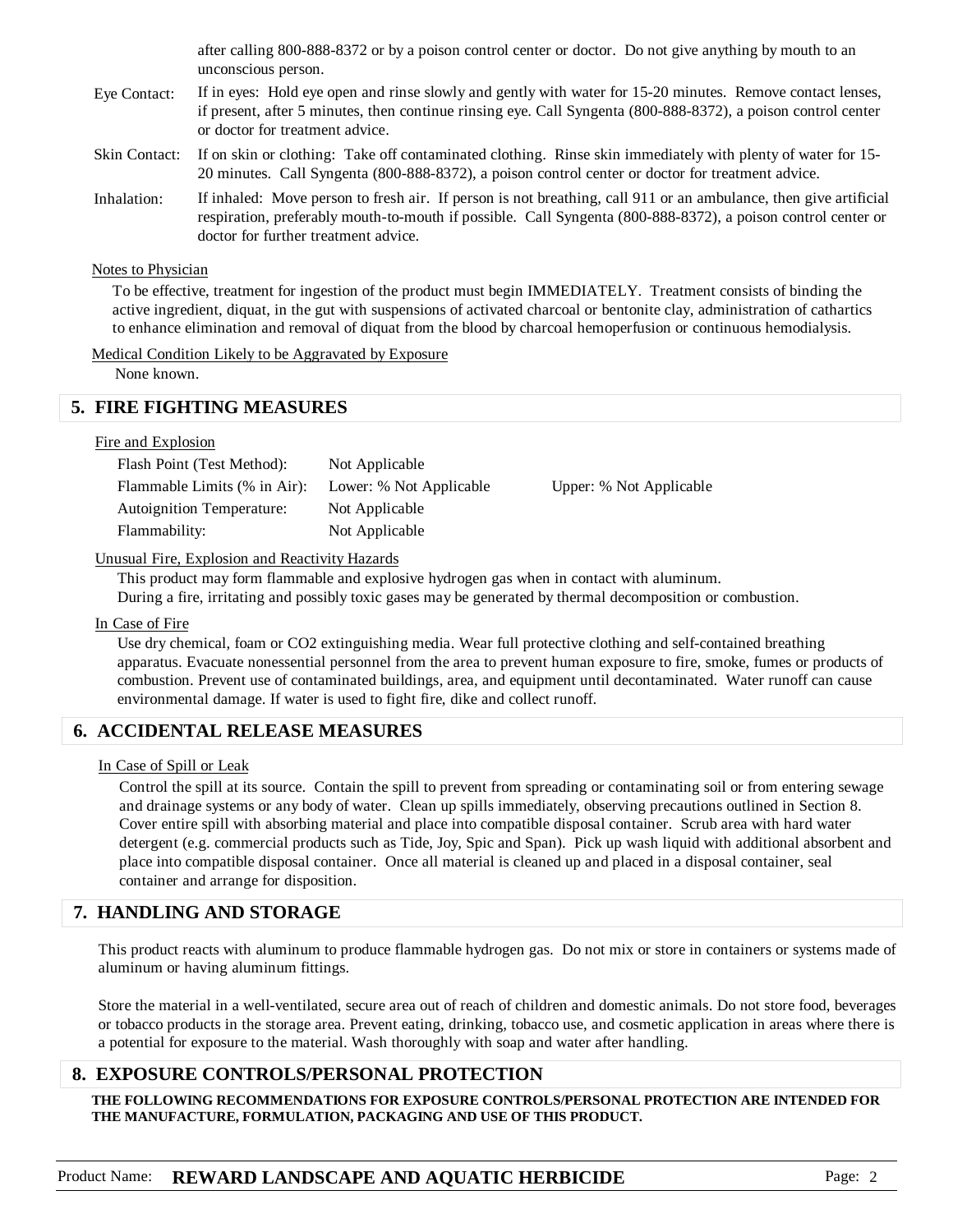#### **FOR COMMERCIAL APPLICATIONS AND/OR ON-FARM APPLICATIONS CONSULT THE PRODUCT LABEL.**

| Ingestion:           | Prevent eating, drinking, tobacco usage and cosmetic application in areas where there is a potential for<br>exposure to the material. Wash thoroughly with soap and water after handling.         |
|----------------------|---------------------------------------------------------------------------------------------------------------------------------------------------------------------------------------------------|
| Eye Contact:         | Where eye contact is likely, use chemical splash goggles. Facilities storing or utilizing this material should<br>be equipped with an eyewash facility and a safety shower.                       |
| <b>Skin Contact:</b> | Where contact is likely, wear chemical-resistant (such as nitrile or butyl) gloves, coveralls, socks and<br>chemical-resistant footwear. For overhead exposure, wear chemical-resistant headgear. |
| Inhalation:          | A respirator is not normally required when handling this substance. Use effective engineering controls to<br>comply with occupational exposure limits.                                            |
|                      | In case of emergency spills, use a NIOSH approved respirator with any N, R, P or HE filter.                                                                                                       |

# **9. PHYSICAL AND CHEMICAL PROPERTIES**

| Appearance:                         | Dark brown liquid                                                                                                                                                                                           |
|-------------------------------------|-------------------------------------------------------------------------------------------------------------------------------------------------------------------------------------------------------------|
| Odor:                               | <b>Odorless</b>                                                                                                                                                                                             |
| <b>Melting Point:</b>               | Not Applicable                                                                                                                                                                                              |
| <b>Boiling Point:</b>               | Not Available                                                                                                                                                                                               |
|                                     | Specific Gravity/Density: 1.20 g/ml @ $68^{\circ}F(20^{\circ}C)$                                                                                                                                            |
| pH:                                 | $4 - 6$                                                                                                                                                                                                     |
| Solubility in H2O                   |                                                                                                                                                                                                             |
| Diquat dibromide:                   | 718,000 mg/l $\omega$ 68°F (20°C) and pH 7.2                                                                                                                                                                |
| Vapor Pressure                      |                                                                                                                                                                                                             |
| Diquat dibromide:                   | < 10(-8) mmHg @ 77°F (25°C)                                                                                                                                                                                 |
| <b>10. STABILITY AND REACTIVITY</b> |                                                                                                                                                                                                             |
| Stability:                          | Stable under normal use and storage conditions.                                                                                                                                                             |
| Hazardous Polymerization:           | Will not occur.                                                                                                                                                                                             |
| Conditions to Avoid:                | Concentrate should not be stored in aluminum containers. Spray solutions should<br>not be mixed, stored or applied in containers other than plastic, plastic-lined steel,<br>stainless steel or fiberglass. |
| Materials to Avoid:                 | Strong alkalis and anionic wetting agents (e.g., alkyl and alkylaryl sulfonates).<br>Corrosive to aluminum.                                                                                                 |

Flammable hydrogen gas may be formed on contact with aluminum. See "Conditions to Avoid", Section 10. Can decompose at high temperatures forming toxic gases. Hazardous Decomposition Products:

 **11. TOXICOLOGICAL INFORMATION**

#### Acute Toxicity/Irritation Studies (Finished Product)

| Ingestion:          | <b>Slightly Toxic</b>         |                             |
|---------------------|-------------------------------|-----------------------------|
|                     | Oral (LD50 Female Rat) :      | $= 886$ mg/kg body weight   |
| Dermal:             | Practically Non-Toxic         |                             |
|                     | Dermal (LD50 Rat) :           | $> 5,050$ mg/kg body weight |
| Inhalation:         | Slightly Toxic                |                             |
|                     | Inhalation (LC50 Rat) :       | $= 0.62$ mg/l air - 4 hours |
| Eye Contact:        | Irritant                      |                             |
| Skin Contact:       | Slightly Irritating (Rabbit)  |                             |
| Skin Sensitization: | Not a Sensitizer (Guinea Pig) |                             |
|                     |                               |                             |

#### Reproductive/Developmental Effects

Diquat dibromide: Mutagenicity: No evidence in in vivo assays. Development Toxicity: In rabbit studies a small percentage of fetuses had minor defects at 3 and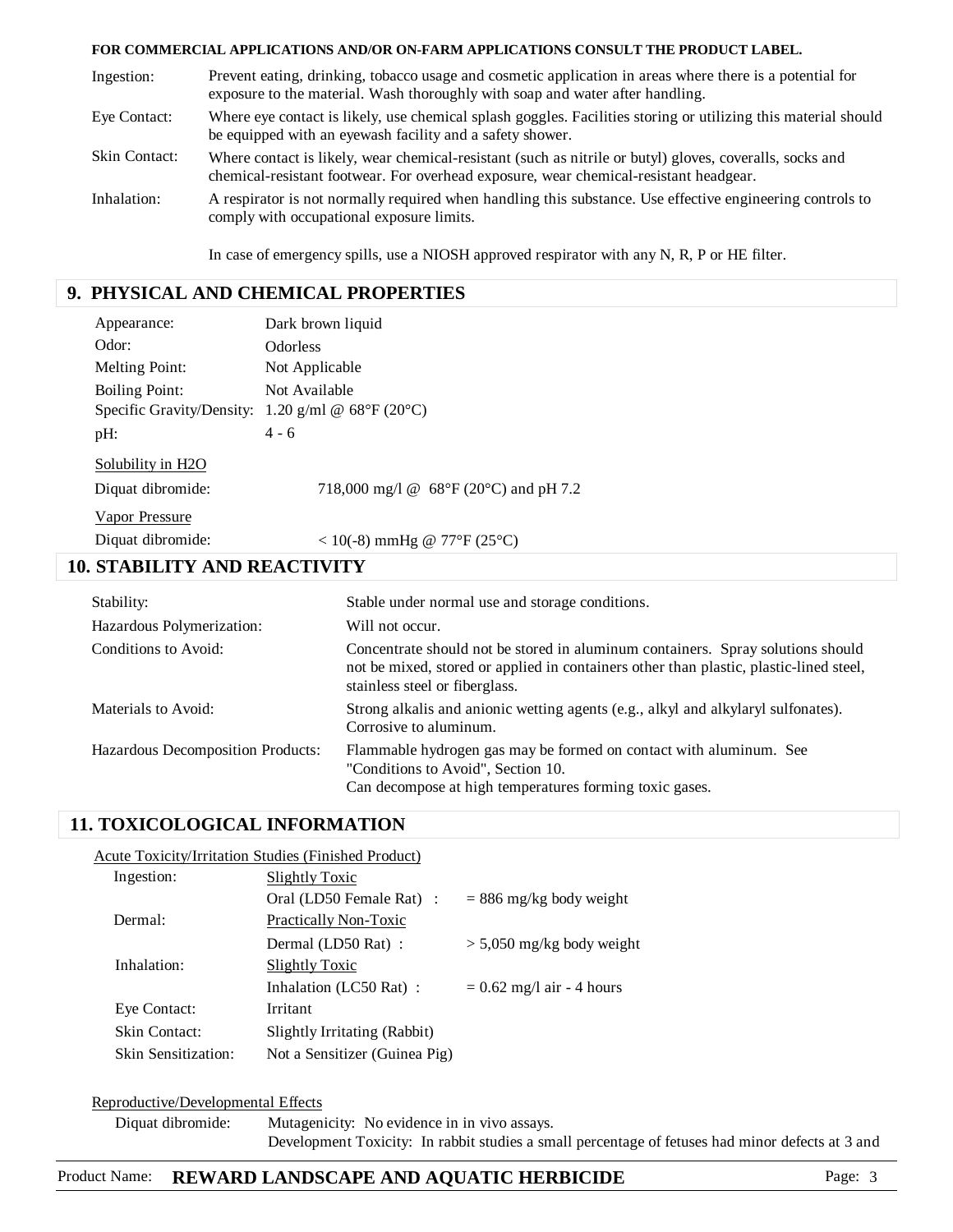10 mg ion/kg/d.

#### Chronic/Subchronic Toxicity Studies

Diquat dibromide: Kidney weight decreases and cataracts seen in dogs at 12.5 mg ion/kg/d. No evidence for neurotoxic effects in rats dosed up to 400 ppm ion in the diet for 13 weeks.

**Carcinogenicity** 

Diquat dibromide: No evidence of carcinogenicity in rat and mouse studies.

#### Other Toxicity Information None

Toxicity of Other Components

### Not Applicable

| Target Organs      |                |
|--------------------|----------------|
| Active Ingredients |                |
| Diquat dibromide:  | Eye, kidney    |
| Inert Ingredients  |                |
| ÷                  | Not Applicable |

# **12. ECOLOGICAL INFORMATION**

#### Summary of Effects

Diquat dibromide:

This material is slightly toxic to fish. Toxic to invertebrates and birds. Practically non-toxic to bees.

### Eco-Acute Toxicity

| Diquat dibromide: | Bees LC50/EC50 47 - 100 ug/bee                           |
|-------------------|----------------------------------------------------------|
|                   | Invertebrates (Water Flea) LC50/EC50 0.77 - 1.19 ppm     |
|                   | Fish (Trout) LC50/EC50 $14.8$ ppm                        |
|                   | Fish (Bluegill) LC50/EC50 13.9 ppm                       |
|                   | Birds (8-day dietary - Bobwhite Quail) LC50/EC50 106 ppm |
|                   | Birds (8-day dietary - Mallard Duck) LC50/EC50 980 ppm   |
|                   |                                                          |

Eco-Chronic Toxicity

Diquat dibromide: Not Available

#### Environmental Fate

Diquat dibromide:

The information presented here is for the active ingredient, diquat dibromide. Stable in soil and water. Immobile in soil. Sinks in water (after 24 h).

# **13. DISPOSAL CONSIDERATIONS**

#### **Disposal**

Do not reuse product containers. Dispose of product containers, waste containers, and residues according to local, state, and federal health and environmental regulations.

Characteristic Waste: Not Applicable

Listed Waste: Not Applicable

# **14. TRANSPORT INFORMATION**

#### DOT Classification

Ground Transport - NAFTA Proper Shipping Name: Corrosive Liquid, N.O.S. (Diquat Dibromide) Hazard Class or Division: Class 8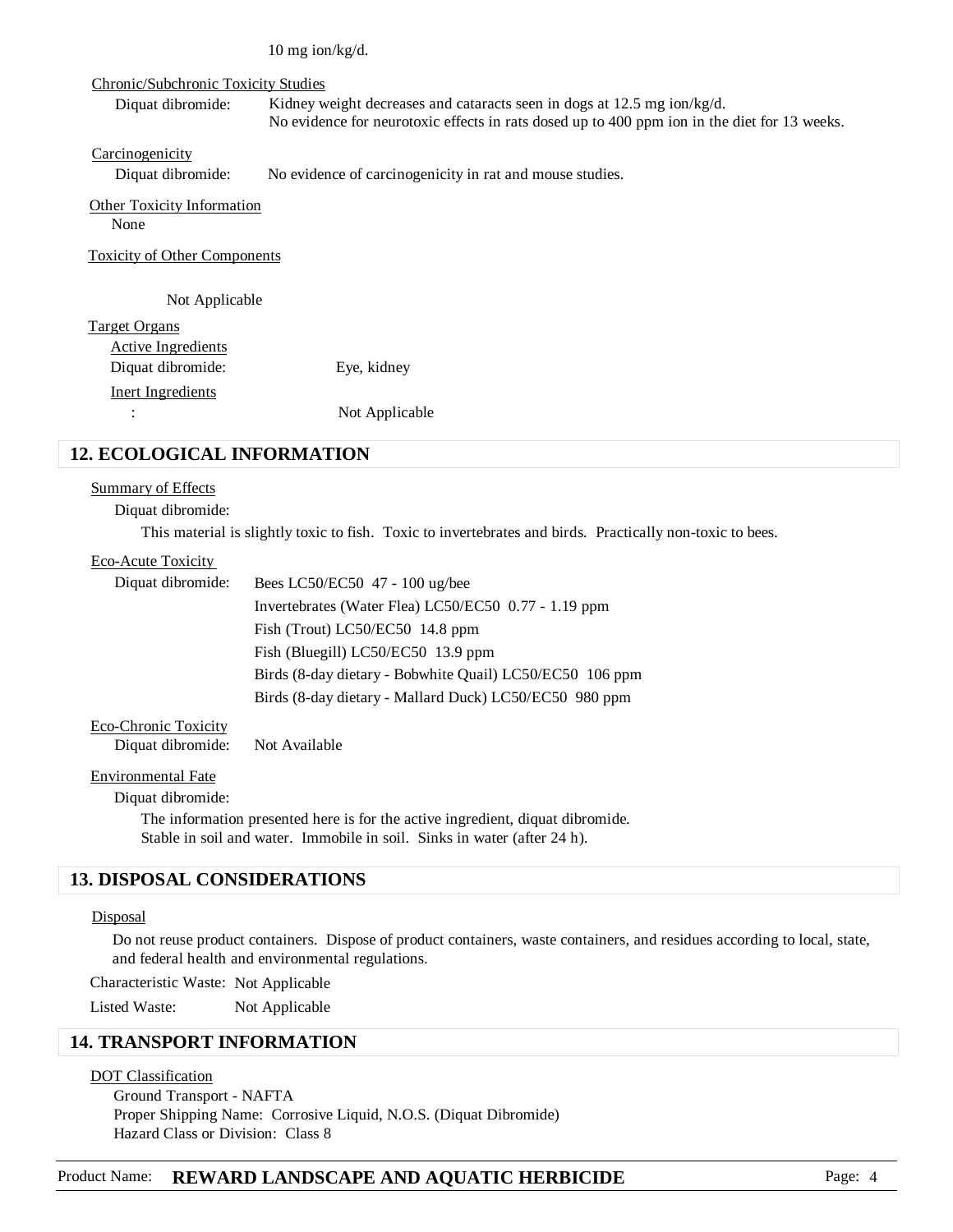Identification Number: UN 1760 Packing Group: PG III

B/L Freight Classification Herbicides, NOIBN

#### Comments

Water Transport - International Proper Shipping Name: Corrosive Liquid, N.O.S. (Diquat Dibromide) Hazard Class or Division: Class 8 Identification Number: UN 1760 Packing Group: PG III

Air Transport - International Proper Shipping Name: Corrosive Liquid, N.O.S. (Diquat Dibromide) Hazard Class or Division: Class 8 Identification Number: UN 1760 Packing Group: PG III Packing Instructions: Passenger - 818, Cargo 820 Packaging Limitations: Inner packages over 5 liters and single packages over 60 liters cannot be shipped by cargo aircraft; Inner packages over 2.5 liters and outer packages over 5 liters cannot be shipped by passenger aircraft.

### **15. REGULATORY INFORMATION**

#### EPCRA SARA Title III Classification

| Section 311/312 Hazard Classes: | Acute Health Hazard   |
|---------------------------------|-----------------------|
|                                 | Chronic Health Hazard |

Section 313 Toxic Chemicals: Not Applicable

#### California Proposition 65

None

#### CERCLA/SARA 302 Reportable Quantity (RQ)

Report product spills  $>= 268$  gal. (based on diquat  $[RO = 1,000$  lbs.) content in the formulation)

RCRA Hazardous Waste Classification (40 CFR 261)

Not Applicable

#### TSCA Status

Exempt from TSCA, subject to FIFRA

### **16. OTHER INFORMATION**

| <b>NFPA Hazard Ratings</b> | <b>HMIS Hazard Ratings</b> |   | Minimal  |
|----------------------------|----------------------------|---|----------|
| Health:                    | Health:                    | ∸ | Slight   |
| Flammability:              | Flammability:              |   | Moderate |
| Instability:               | Reactivity:                |   | Serious  |
|                            |                            |   | Extreme  |

For non-emergency questions about this product call:

1-800-334-9481

| Original Issued Date: | 04/11/2002 |           |            |
|-----------------------|------------|-----------|------------|
| <b>Revision Date:</b> | 06/21/2005 | Replaces: | 11/09/2004 |

 The information and recommendations contained herein are based upon data believed to be correct. However, no guarantee or warranty of any kind, expressed or implied, is made with respect to the information contained herein.